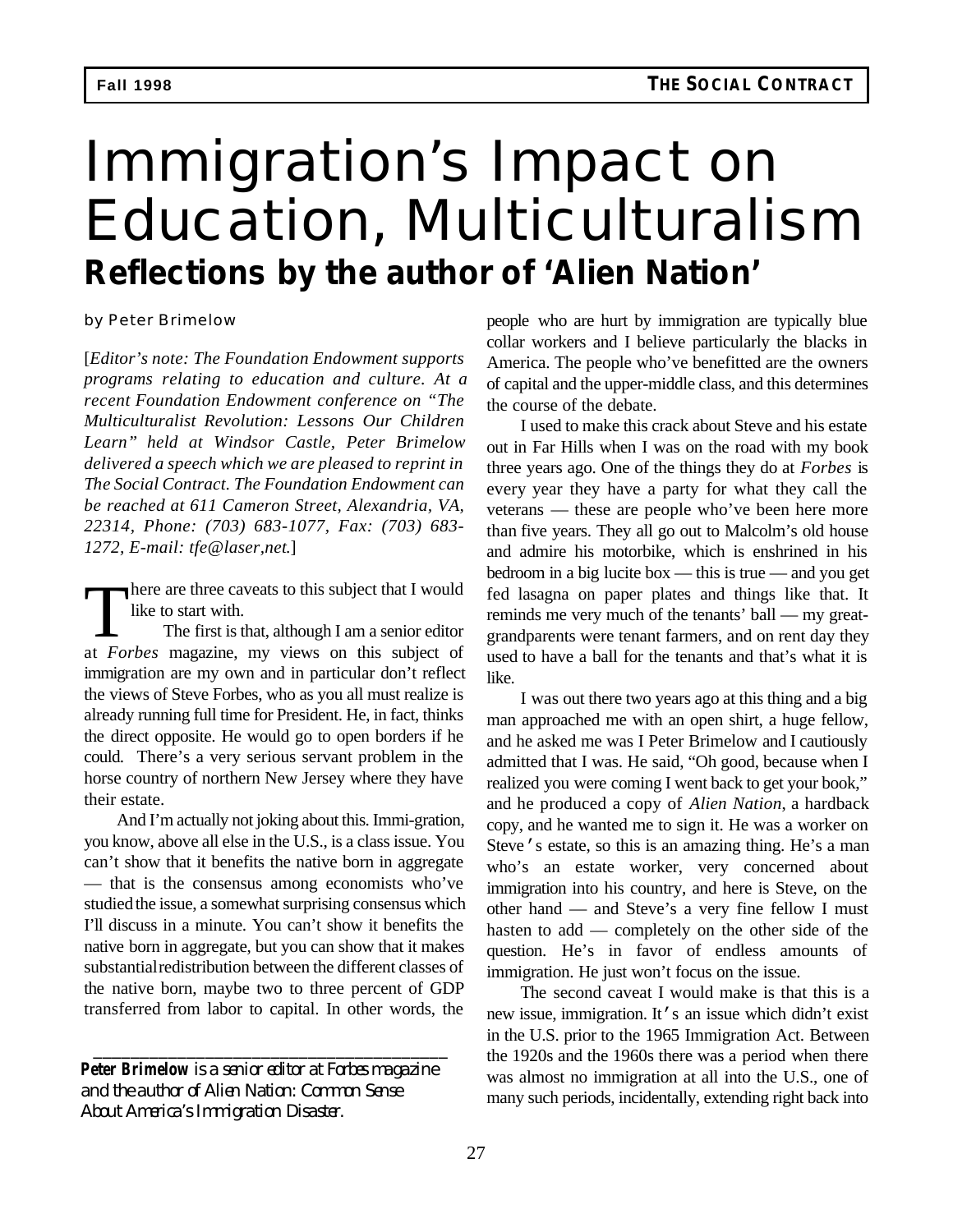the colonial period. Immigration has not been continuous in American history, and that's actually what's helped assimi-lation: these periodic pauses.

Anyway, because this issue didn't exist before the late 1960s, most of the people who are currently in positions of authority in politics and journalism and so on, were mature adults — well, at least *adults* — before the issue really took hold. Most people are not capable of grasping new ideas after they're about 21 or so, some

# *"…anybody who says anything about immigration policy is going to be denounced as a racist and a xenophobe and a bigot and all these good things."*

people not at all, of course! And a lot of them are just not up to speed on this question.

For example, Reed Larson must be familiar with this: I've often had people say to me, "Well, immigrants are a good thing because they undermine the labor unions." And in some sense that's true, although I think the evidence is that the more recent Hispanic immigration has gone very ardently pro-union. But even if it were true, that's like saying we've got rats in the house so we are going to burn it down — the house is worth more than exterminating the rats in this instance.

Many Americans are still in the stage of saying immigrants are fine people. Americans are very nice to immigrants. I can testify about that having immigrated myself and I agree with them on that. Immigrants often *are* fine people. I mean, look at me, what would *Forbes* do without me? I think I'm worth at least half a balloon, maybe the hot air! But that doesn't alter the aggregate question of whether the post 1965 immigrant flow is good for the U.S. or not.

And the third caveat I want to make is that, of course, as you all realize, it's a law of American political life that anybody who says anything about immigration policy is going to be denounced as a racist and a xenophobe and a bigot and all these good things. The people who are in favor of current immigration policy have been able to suppress debate on this topic for 30

years with these charges, and they intend to go on doing it. But you know *The Wall Street Journal* is always telling us that immigrants do dirty jobs that the natives won't do, and here I am!

### Three Essentials Points About Immigration

Now I'm going to make three central points about immigration today, three important points. The first is that it is an extremely big deal, immigration. Occasionally you get people who argue it is not big by historical terms and standards. It is. There are about 1 million legal immigrants a year and there are maybe 300-500,000 illegal immigrants net a year. That is to say, there are perhaps 3 million people crossing to the southern border every year and out of those the stock of illegals in the country rises by about 300-500,000 a year. These are large numbers by historical terms. But they're exceptionally large compared to the birth rate of the native-born American population, which is the way a demographer would look at it.

In the nineteenth century and the early twentieth century, when we last saw these very large numbers, the native-born Americans were reproducing themselves at a fantastic pace, and that kind of swamped the immigrant impact. But in this century, right now, native born Americans of all races have brought family sizes down to the point where the Census Bureau says the population is stabilizing — we're stabilized at about 270 million, absent immigration. But the government is secondguessing the American people on population size because of its immigration policy. As a result of this, by 2050 the Census Bureau says the population will not be 270 odd million, it will be 400 million, and of those people 130 million will be post-1970 immigrants and their descendants.

This is an awfully big pig for the python to swallow. And it may be larger than that. The high series projection of the Census Bureau is over 500 million people because of immigration.

The second point I want to make about immigration policy is that it *is* a policy. It is determined by what the government does. The U.S. does not have open borders. It isn't a question that people just come in because they feel like it. The government determines the policies and specifically the 1965 Immigration Act, which kicked off this mass immigration again after a long lull. It is determinative as to the numbers who come in, which are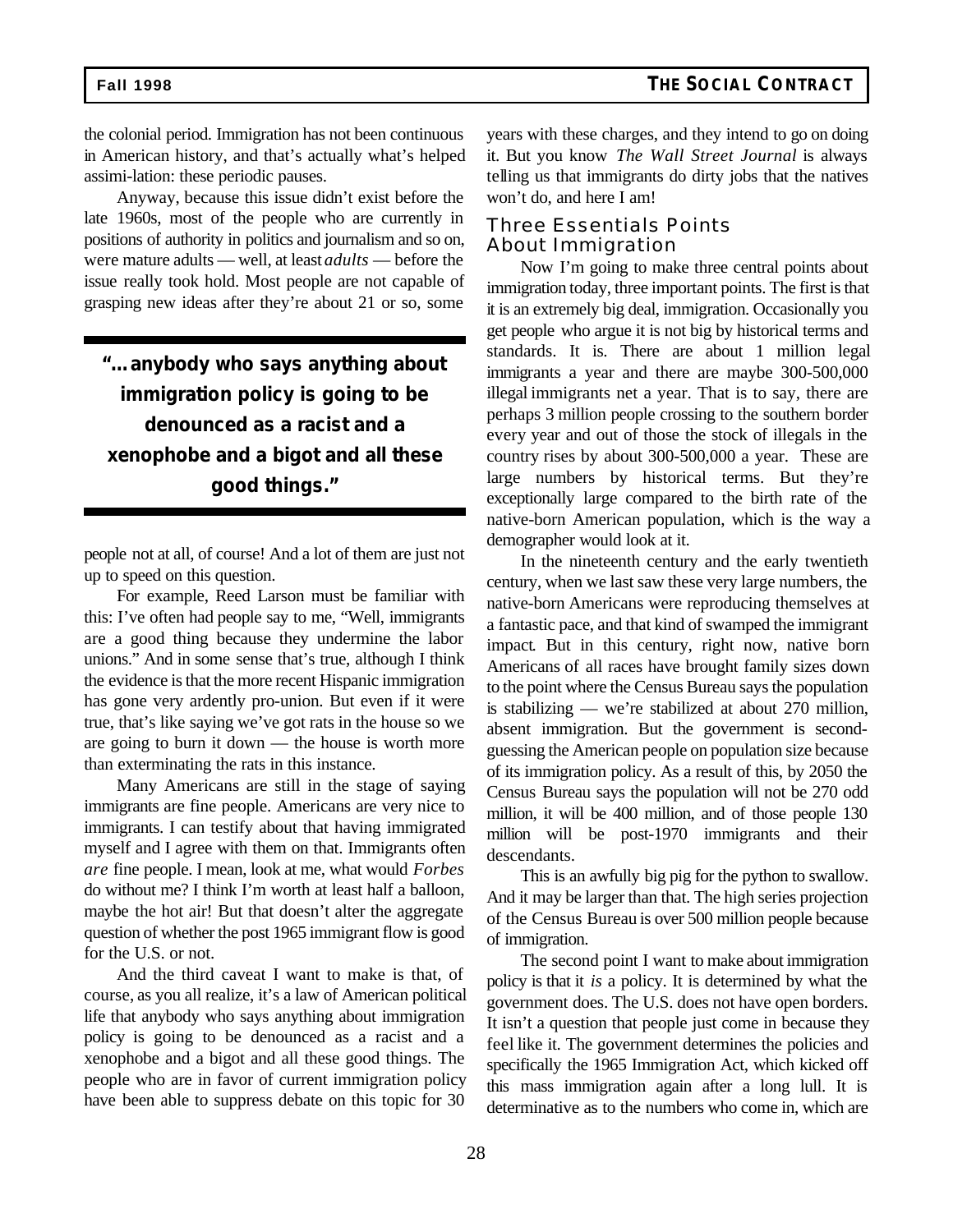much larger than anybody expected. It is determinative as to the skills, and because of the paradoxical way the policy works, the skill levels are much lower than they have been historically. For the first time we see an immigrant wave which is unbalanced, on aggregate less skilled than the native born. That's never happened before in American history. And finally it is determinative as to the ethnicity.

In effect, what the 1965 policy did was it suppressed immigration from the traditional areas in Europe and Canada, and it opened immigration to the Third World, or more specifically, to about half a dozen countries in the Third World (not even the largest countries in the Third World, incidentally). I mean some of them are places like Trinidad and so on — Jamaica, particularly — which have relatively small populations. About a third of all Jamaicans in the world now live in the U.S. About 90 percent of all the inflow since 1970 has been non-European.

This is having a very dramatic effect because the demographic impact is so large and because the immigration is so exclusively non-white. The ethnic balance of the country is shifting very quickly. And, in fact, by 2050 the Census Bureau projects that the white population in the U.S., which was nine-tenths of the population in 1960, will be down to about 50 percent. The Census Bureau declines to say when it's going to go below 50 percent, they're too frightened to say that, but they have been saying this for some time.

When I raise this question in meetings and so on, people are often quite shocked and horrified, even though I'm only quoting government figures they think it's a terrible thing to raise. On the other hand, when the immigration enthusiasts are in a confident mood, they raise it themselves in a triumphalist way. They're in a confident mood right now. The President just recently gave a speech at Portland State University, weekend before last I believe, and he said in this speech exactly what I've just told you, that after 2050 there will be no majority race in the U.S. — a demographic transformation unprecedented in the history of the world.

And because it is unprecedented, I think that it's not incumbent on those of us who are concerned about this to explain why we're concerned about it. All we're asking is why would we want to alter the situation that exists at the moment. It's incumbent on the people who are in *favor* of this to say why they want to alter the U.S. as it exists at present, to alter it so profoundly and irreversibly.

Now, the third point I want to make about immigration I alluded to earlier. That is, that it has essentially no economic value for the native born, largely because it is so heavily unskilled. This may be shocking to some of you to hear this, but in fact it's the consensus among academic economists. It was confirmed last year by the National Academy of Science which put out a

*"It's incumbent on the people who are in favor of [there being no majority race by the year 2050] to say why they want to alter the U.S. as it exists at present, to alter it so profoundly and irreversibly."*

study called "The New Americans." They estimated that the benefit to the native born of having nearly 10 percent of the workforce foreigners was maybe \$1-10 billion; in the context of a \$7 trillion economy, it's nugatory, it's insignificant.

At the same time there was a significant welfare loss through transfer payments. In other words, the native born are paying taxes which go to support the immigrant population in various ways, and this is quite large — it's about \$35 billion a year. In some states it's extremely large, it's very unevenly spread. For example, the NAS estimated that every native- born family in California is spending \$1,000 extra *per year* in taxes because of the enormous immigrant presence in that state.

It could be different, incidentally. Immigration could make more of a contribution to the native born, if the immigrants were more skilled. But they're not, because the government policy is not selecting skilled immigrants — it's not set up to select skilled immigrants.

Some of you will be surprised to hear this, and you'll be asking yourselves "How come I've not read this in *The Wall Street Journal?*" The answer is, you didn't read it in *The Wall Street Journal* because *The Wall*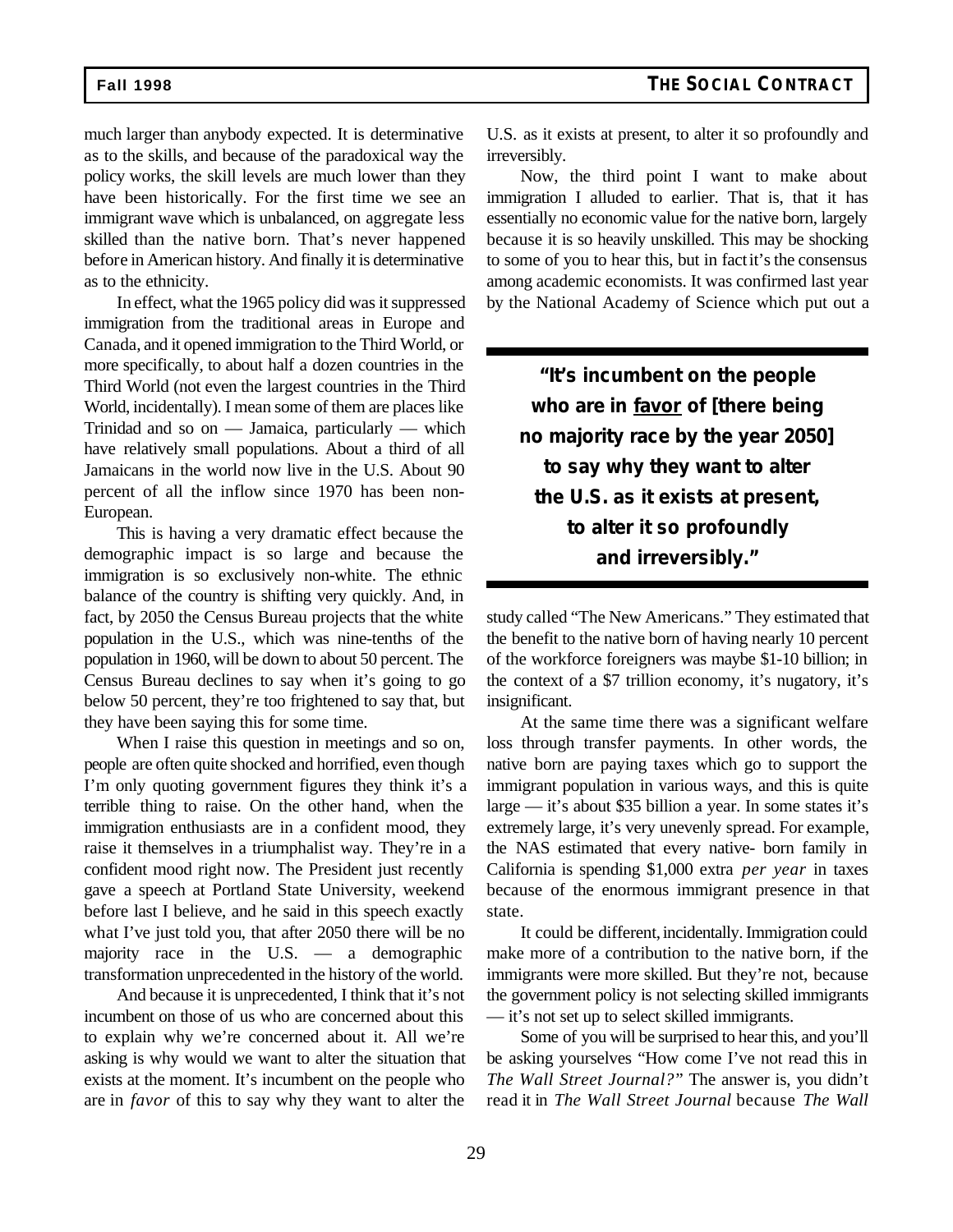*Street Journal* did not publish it. The editorial page made no reference to this National Academy of Science (NAS) report, which confirmed, in fact, the revolution which had taken place in economic thinking, in economic analysis of the post 1965 wave. They just suppressed it. It's like *Pravda*. Their behavior on this question was disgraceful, as is, in fact, the behavior of a lot of conservatives — people we could regard as our allies and in some cases our employers. (Is Jim Lucier here? Say hello to Grover for me.) Their behavior is scandalous and disgraceful in not grappling with the issue, and they try to suppress the issue in every way they can.

This is a very, very big problem for the conservative movement because immigration, I believe, is a civil war within the conservative movement and it's not one that is going to be resolved peacefully.

You may ask, how did this happen? How could the

*"…immigration, I believe, is a civil war within the conservative movement and it's not one that is going to be resolved peacefully."*

U.S. embark upon a policy which is so plainly absurd? It's sort of the equivalent of thalidomide or something, it's a policy accident. Nobody expected that this was going to happen. If you look at the colloquy at the time they passed the 1965 Act, they made the most explicit promises that none of these things — the numbers, the ethnic shift, the skill level — that none of these things were going to happen. But they did happen. As typically occurs in politics, when you create a fact you also create constituencies that support it. In this case, the constituencies are business interests of one type or another who are under the impression that this is going to enable them to get cheap labor, and also of course various ethnic lobbies who basically want to build up their own ethnic faction in the U.S. So that's how it happened, and it's not going to be easy to reverse.

### Immigration Linked to Education and Multiculturalism

I'm going to now link immigration to the overall

subject of this conference which is education and multiculturalism.

The impact of immigration on education is very specific. One aspect of it is that it enormously increases the cost of the overall education system in the country. One of the curious things about the American education system is not so much the quality of the output, which is varied — there are some very good aspects to the American education system — but it is undeniably extremely expensive. The Americans spend far more per capita on education than any other country in the world. From an economist's point of view, that's an efficiency question. Should they be spending this much to get that output?

Well, one of the reasons they're spending so much is that educating children in foreign languages is extremely expensive. It costs nearly twice as much per head, per capita, to educate a child in a foreign language than it does to educate a native-born child in English. And in some areas, the immigrant impact is very large. I think perhaps a quarter of the kids in the California school system are actually being educated in foreign languages. In Los Angeles and New York they're educating in over 100 different languages. This is enormously expensive and is one reason for the enormous cost burden of immigration on education right now.

The second aspect of the impact of immigration on education which intrigues me is the impact of this on the native born. In other words, if you have a school system like you have in California with one-quarter of the kids in it who can't speak English, doesn't that distract the teachers from the native-born kids who do speak English? And wouldn't that show up in the performances?

Well, that's a very interesting question to which there's no answer, because nobody's doing any research on it. I actually asked Diane Ravitch, whom some of you will know is a very sensible former professor of education at Columbia, this question. I said, "Are you aware of any research of the impact of immigration on native-born children?" And she said, "No. Not only is no research being done, but no research is going to be done on that question because nobody wants to know the answer." That is to say, the education establishment doesn't want to know the answer.

Red Larson yesterday was reading out these extraordinary resolutions that the National Education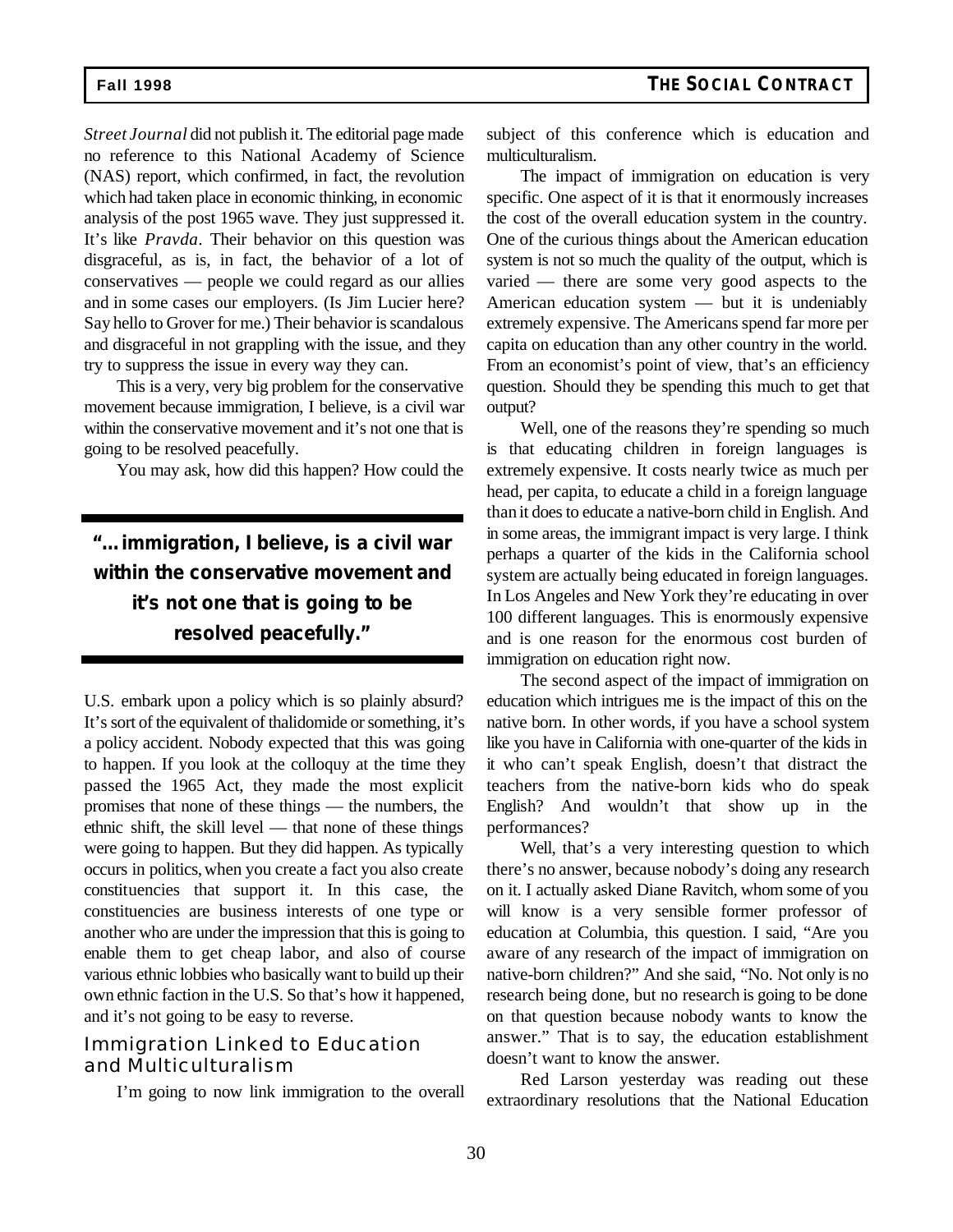Association is always passing at its conventions. As far as I can see, and I've read them all, they've never passed anything on immigration except to say that immigrants shouldn't be discriminated against.

When I was talking to the NEA, in the days that they would let me interview them, I actually asked them once why they haven't spoken up on the question of immigration. Don Cameron was there and also the previous head of the NEA, Keith Geiger, and they were

## *"…immigration is critically important to the growth of multiculturalism in the American education system."*

astonished. They couldn't have been more amazed than if I had hit them on the head with a wet fish — it just literally never occurred to them that anybody would even raise this question. They even said the usual "Well, we're a country of immigrants," you know, the basic stupid thing that people say when they're confronted with this issue.

There are teachers who are deeply concerned about this question, and I've talked at length, for example, to Ezola Foster, whom you must know is a rebel against the CTA, the California Teachers Association, and she says that teachers who complain about the fact that their classrooms are getting swamped by foreign languagespeaking children are actually punished by the NEA. The NEA actually suppresses this kind of resistance from the grassroots because of its overall political agenda.

And, finally, of course, immigration is critically important to the growth of multiculturalism in the American education system. Now, multiculturalism would exist anyway. The drive toward multiculturalism exists in every English- speaking country. It exists because there are people who don't like the majority culture in these countries and want to undermine it. And in the U.S. it particularly exists because of the African-American population which, in many ways, is almost like a fetal nation. I mean it's developing in quite different ways culturally to the rest of the population and it's a very deep-seated problem for the Americans which, as it happens, immigration is simply exacerbating because it's forcing them out of the workforce.

But of course, although multiculturalism would exist anyway, it has been enormously enhanced by the fact that we're pouring this fuel on it. We are creating these constituencies which, if given the opportunity, wish to maintain their own languages and own cultures, not out of any sort of folkloric mode but simply because they want to organize political constituencies around their language and around their ethnicity. And these constituencies are being enforced by constant immigration, further immigration.

From time to time when you're discussing immigration with people they'll say things like, "Well, all these concerns were raised before." And they often will say, "Well, Ben Franklin was worried about the immigration of Germans into Pennsylvania in the 18th century," as he was. But the point is not that Franklin was wrong, but that German immigration *stopped* in the 18th century because of the Seven Years' War and subsequently because of the Napoleonic Wars, and it didn't resume for nearly 100 years. By that time, the Germans who'd arrived in Pennsylvania had been substantially assimilated.

### Some Significant Quotes

I'm going to now read to you a number of quotes from Clinton administration officials on this subject just to show how they think, how they anticipate this issue is going to work.

The first is from Doris Meisner, who is head of the Immigration and Naturalization Service. She gave a speech about three years ago to the press in which she said, "We are transforming ourselves." I mean, she openly said it. She thinks it's a good thing. It never occurs to these people that anybody would criticize it. My question of course is: did anybody ask "we"? Did anybody ask, do "we" the American people wish to be transformed?

Here's Henry Cisneros, who was the Secretary of HUD. I think he's in jail now, isn't he?

*These population dynamics will result in the browning of America, the Hispanicization of America. It's already happening and it's inescapable.*

Of course, it's not inescapable. It's a direct result of public policy; it could be stopped tomorrow. But as long as Cisneros is around, it's not going to be stopped tomorrow, and unfortunately, that's not why he went to jail.